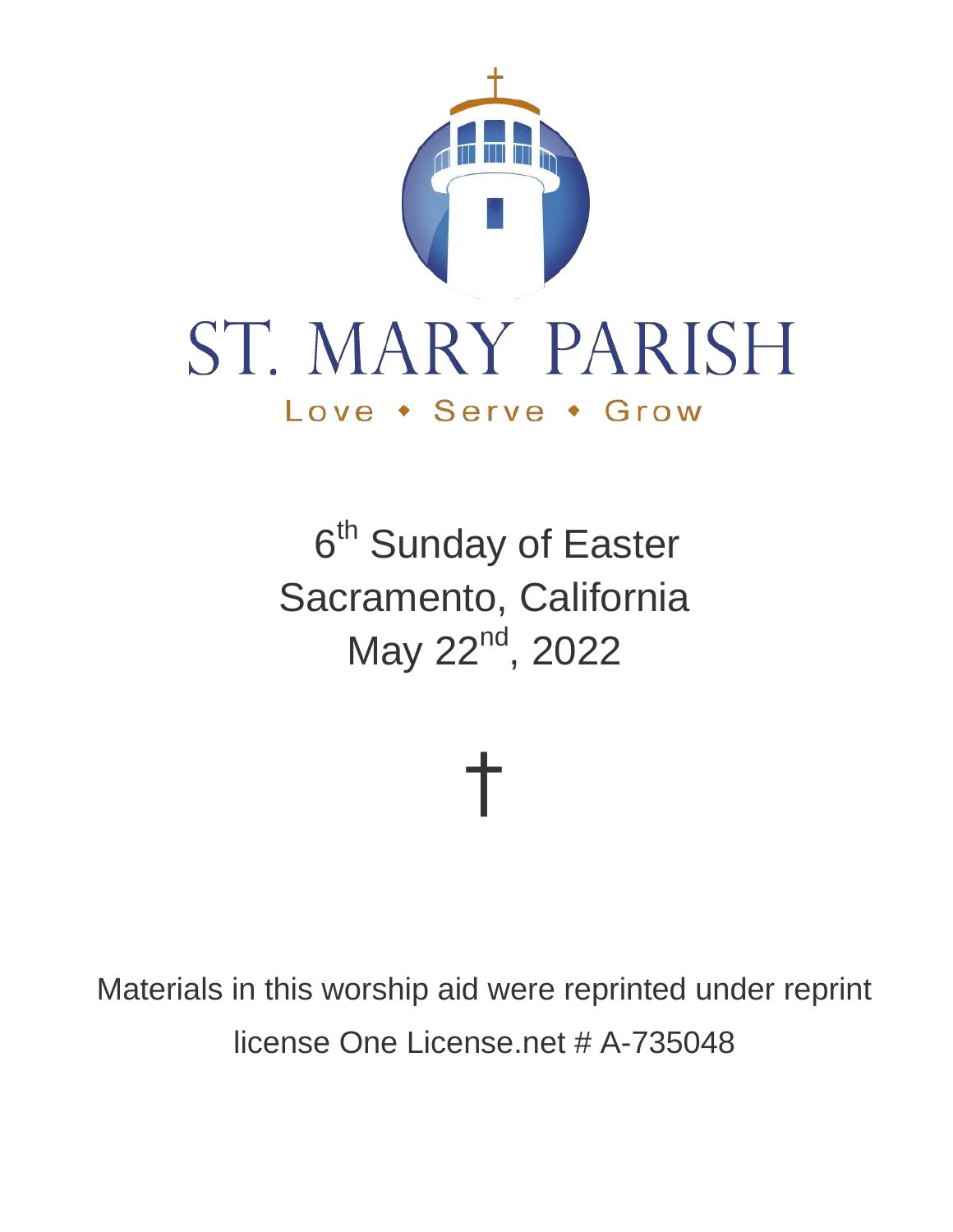#### **O Sanctissima**

1. Mary, full of grace, Splendor of our race, Holy Virgin Maria! Pray for us to Christ, your Son, Now and when our life is done! Ora, ora pro nobis!

2. Mother, Virgin pure, Hope and refuge sure, Lead us safely to Jesus! Spirit-filled and lowly, Mirror of the Holy! Ora, ora pro nobis!

Text: 55 7 D; Latin verse 1 fr. Herder's Stimmen der Völker in Liedern, 1807; verses 2–4 fr. Arundel Hymnal, 1905. English tr. by Harry Hagan, OSB, © 2003, St. Meinrad Archabbey. Published by OCP. All rights reserved. Alternate text by Jeanne Frolick, SFCC, © 1973, OCP. All rights reserved. Music: Tattersall's Improved Psalmody, 1794.

**PRAISE TO THE LORD** 



Text: 14 14 47 8; Joachim Neander, 1650-1680; tr. by Catherine Winkworth, 1827-1878, alt. Music: Ernewerten Gesangbuch, Stralsund, 1665; adapt. The Chorale Book for England, 1863.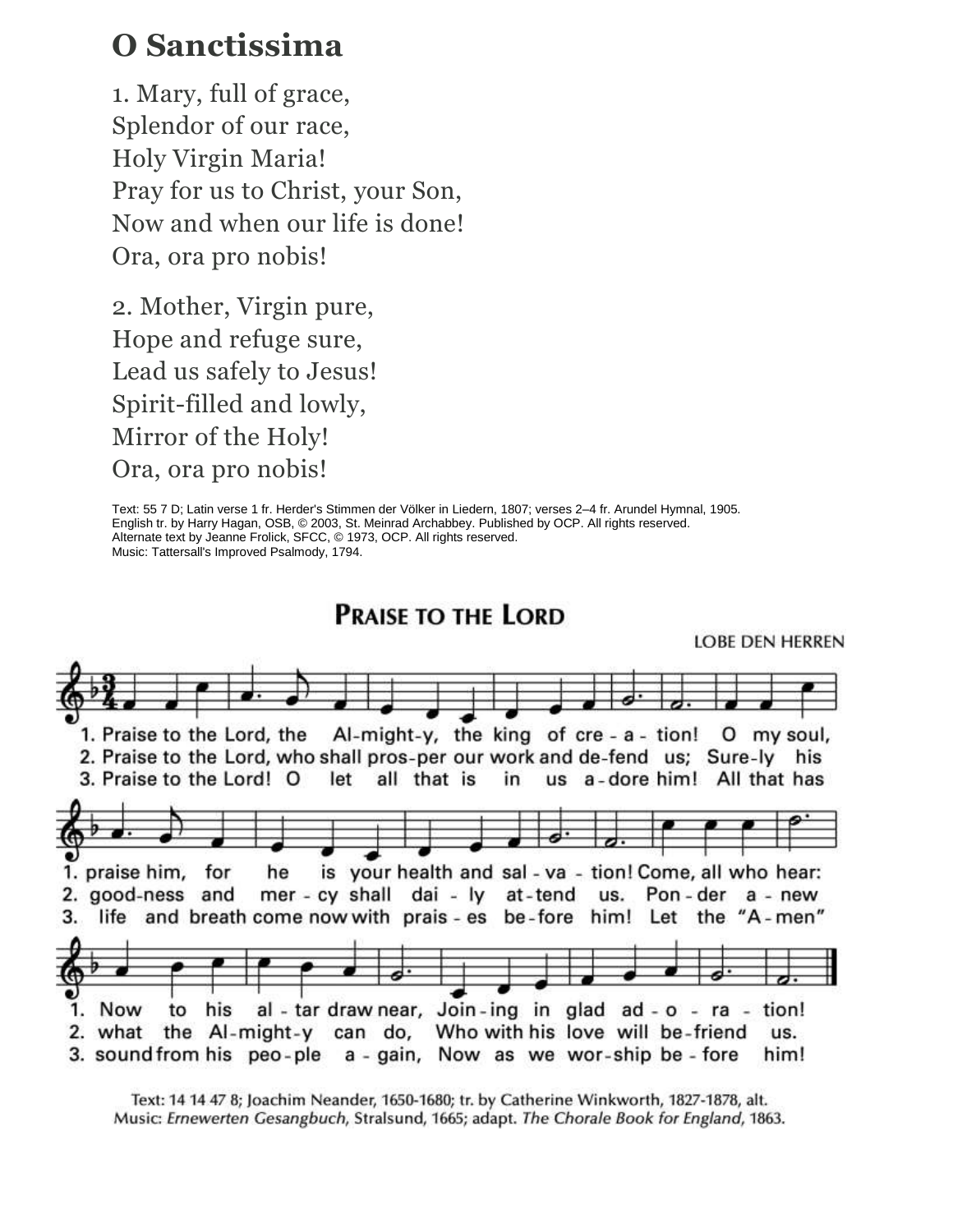#### **ALL ARE WELCOME**

(ALL BELONG)

Jesse Manibusan and Jennah Manibusan



Text and music © 2016, Jesse Manibusan and Jennah Manibusan. Published by Spirit & Song®, a division of OCP. All rights reserved.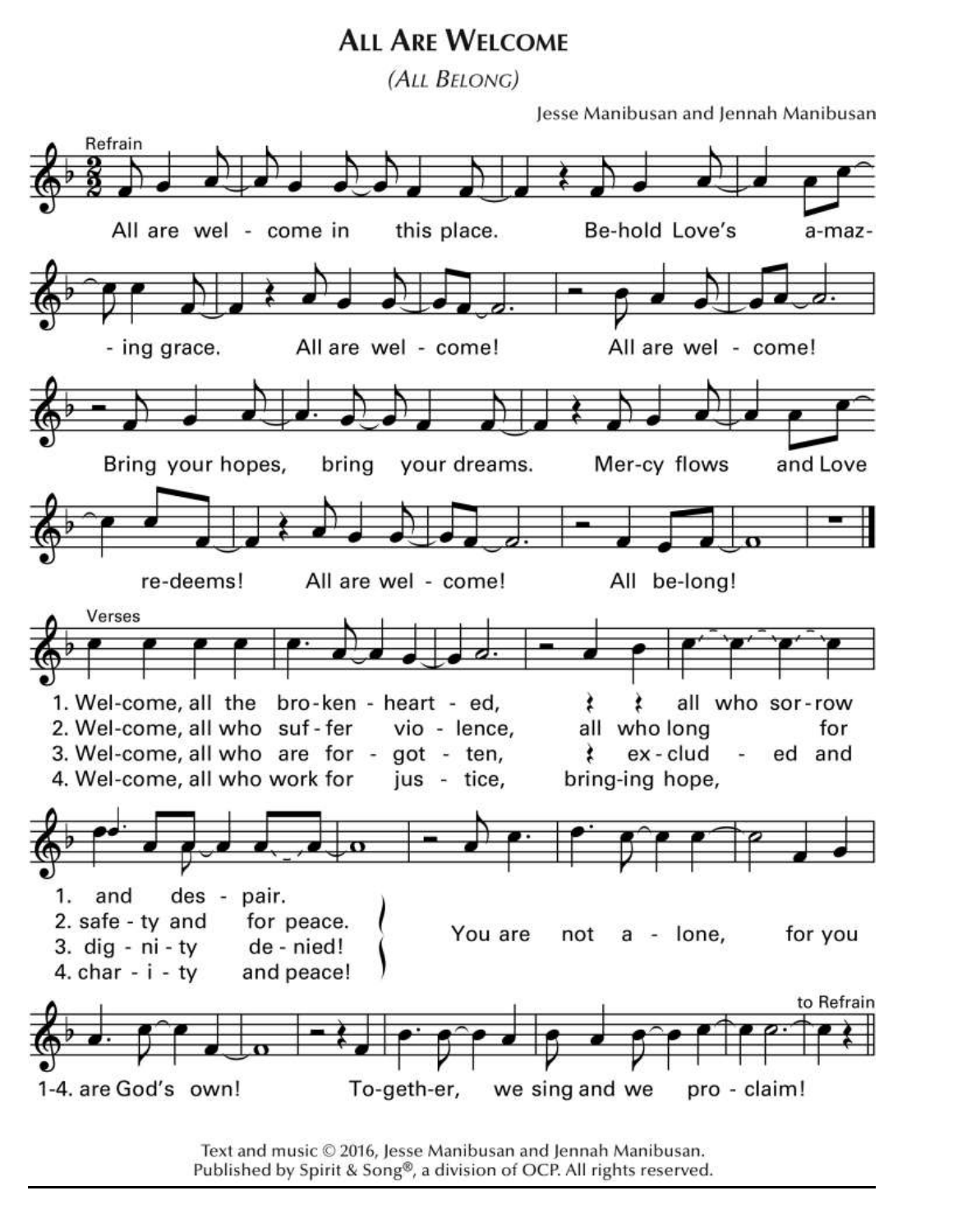#### **COME TO THE RIVER**

**SPRINKLING RITE** 

Mass of Glory

**Bob Hurd** Refrain Come, the riv come, to come er flow the from of Christ. ing  $bod - y$ We'll down, deep in the wa - ter, go ₩ but the Lord shall rise. in we a Verses 1. Washed in wa - ters of re-birth, 2. Priest - ly peo - ple are \_\_\_\_ we, 3.  $who$  thirst **Blest** those  $\_\_$ are the light 4. Let walk \_\_\_\_\_ in **us** 5. Those who  $SOW$ <sub>-------</sub> in \_\_\_\_\_ tears to Refrain 1. have put Christ  $Je - sus.$ we on 2. sealed and the Spir - it. sent by 3. for the reign jus - tice. of God's  $\overline{4}$ . of God's ho Iy prom - ise. ù. 5. reap the joic - ing. har - vest re  $\omega$ 

© 1994, 1999, Bob Hurd. Published by OCP. All rights reserved.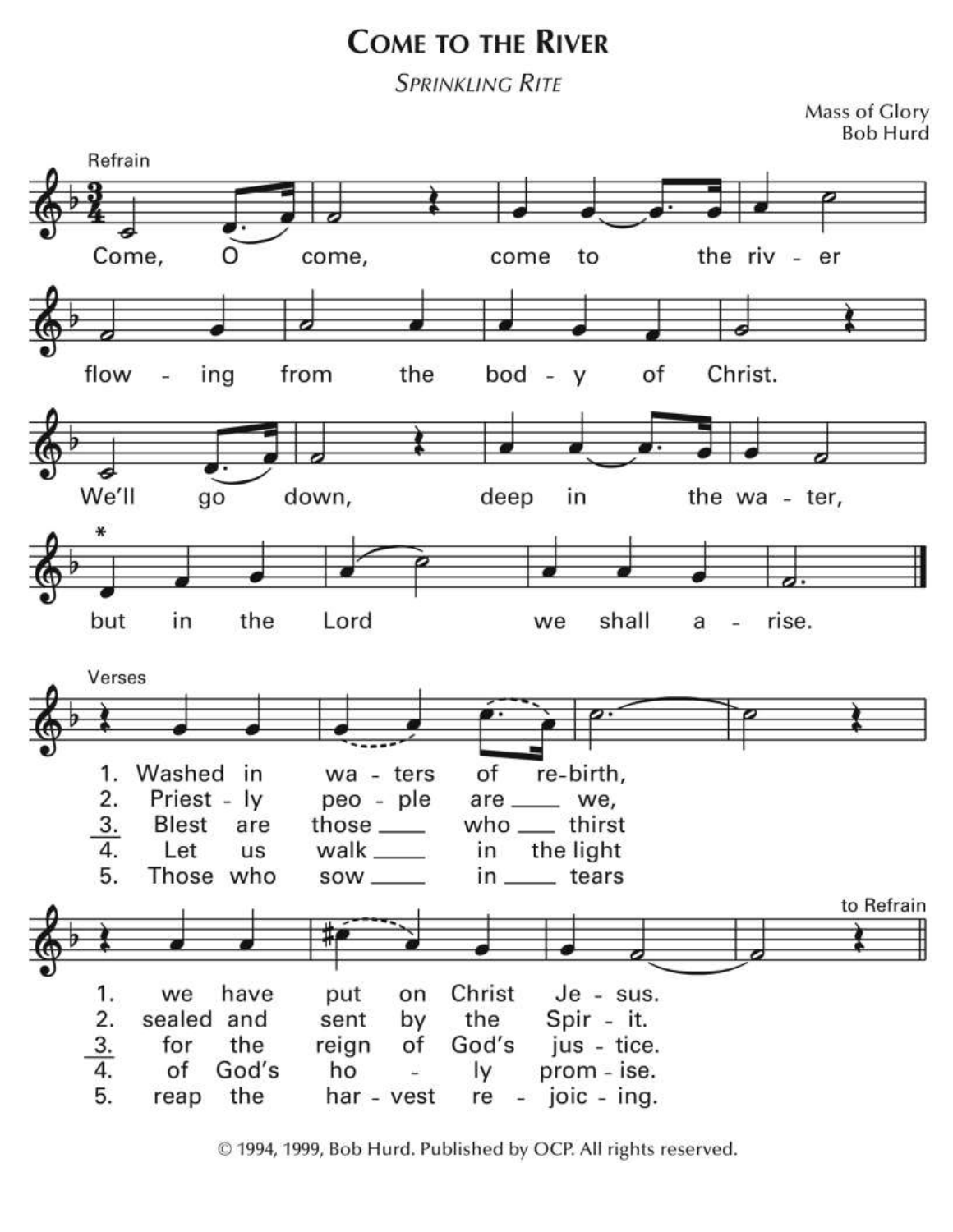"Glory to God in the highest,

and on earth peace to people of good will. We praise You, we bless You, We adore You, we glorify You, We give You thanks for your great glory, Lord God, Heavenly King, O God, Almighty Father.

Lord Jesus Christ, Only Begotten Son, Lord God, Lamb of God, Son of the Father, You take away the sins of the world, Have mercy on us; You take away the sins of the world, Receive our prayer; You are seated at the right hand of the Father, Have mercy on us.

For You alone are the Holy One;

You alone are the Lord,

You alone are the Most High, Jesus Christ,

With the Holy Spirit,

In the glory of God, the Father, Amen!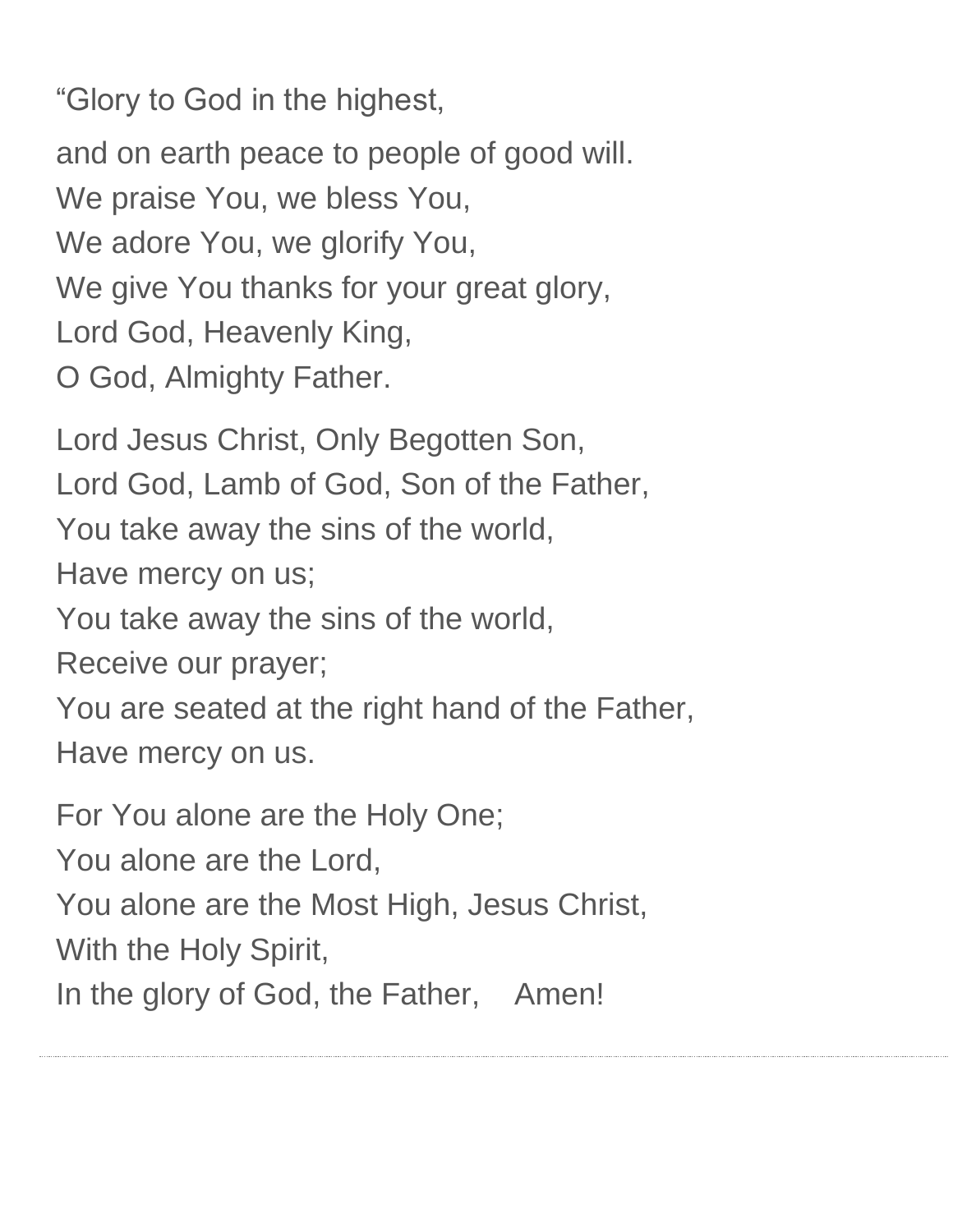# *Reading I*

#### **Acts [15:1-2,](https://bible.usccb.org/bible/acts/15?1) 22-29**

Some who had come down from Judea were instructing the brothers,

"Unless you are circumcised according to the Mosaic practice,

you cannot be saved."

Because there arose no little dissension and debate by Paul and Barnabas with them,

it was decided that Paul, Barnabas, and some of the others

should go up to Jerusalem to the apostles and elders about this question.

The apostles and elders, in agreement with the whole church, decided to choose representatives and to send them to Antioch with Paul and Barnabas. The ones chosen were Judas, who was called Barsabbas, and Silas, leaders among the brothers. This is the letter delivered by them: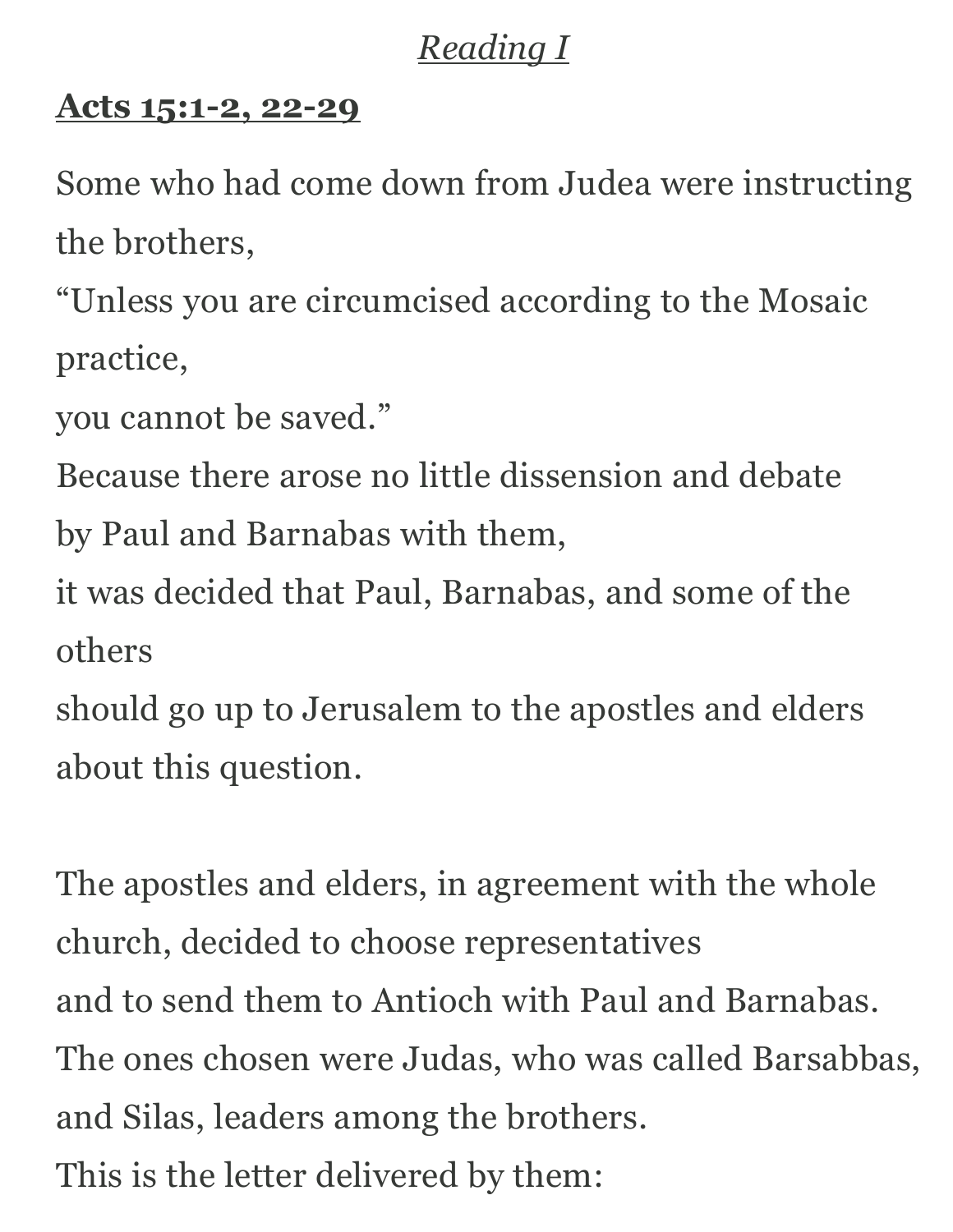"The apostles and the elders, your brothers, to the brothers in Antioch, Syria, and Cilicia of Gentile origin: greetings.

Since we have heard that some of our number who went out without any mandate from us have upset you with their teachings and disturbed your peace of mind,

we have with one accord decided to choose

representatives and to send them to you along with our beloved Barnabas and Paul, who have dedicated their

lives to the name of our Lord Jesus Christ.

So we are sending Judas and Silas who will also convey this same message by word of mouth:

'It is the decision of the Holy Spirit and of us

not to place on you any burden beyond these necessities,

namely, to abstain from meat sacrificed to idols,

from blood, from meats of strangled animals,

and from unlawful marriage.

If you keep free of these,

you will be doing what is right. Farewell.'"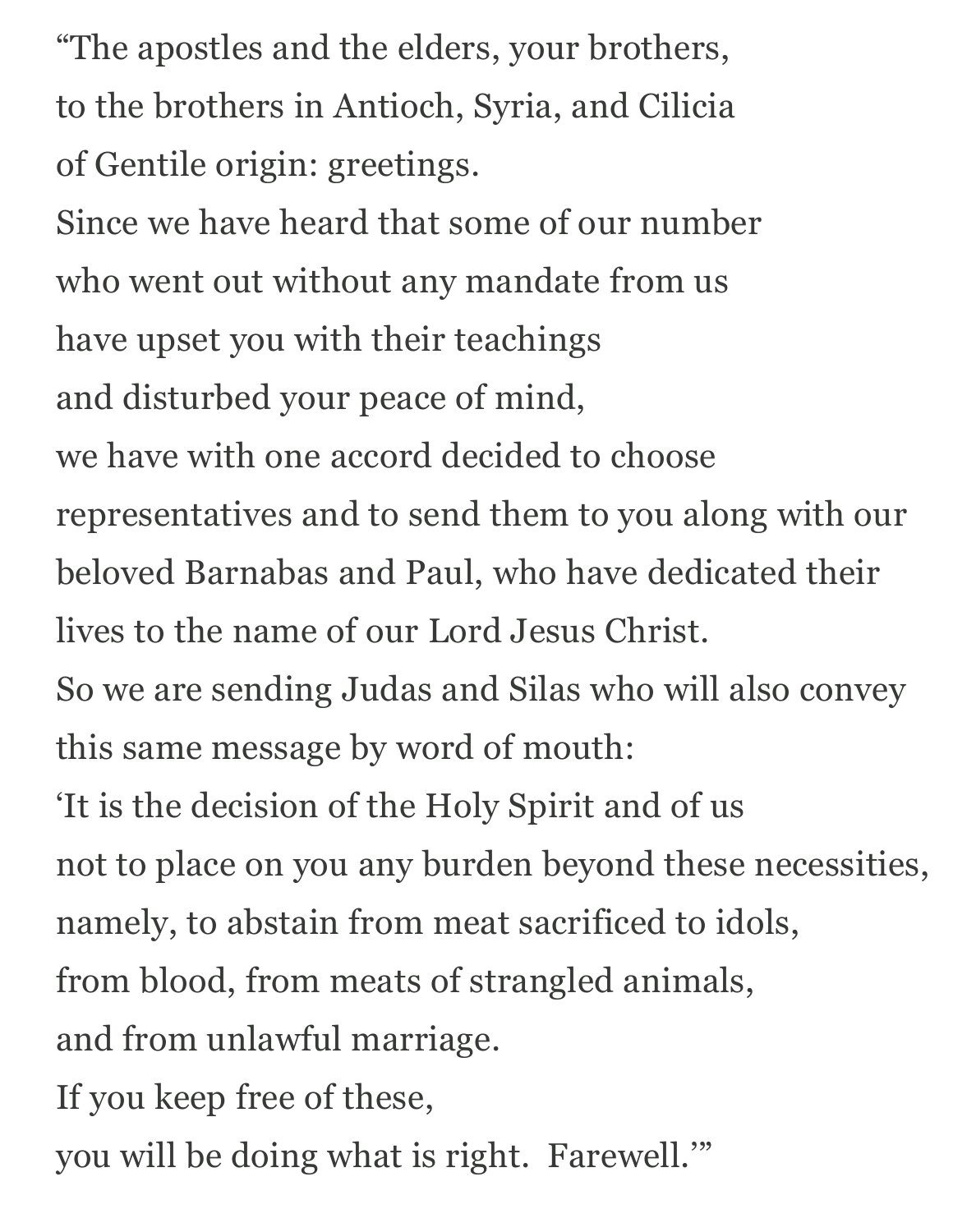## *Responsorial Psalm*

#### **Ps [67:2-3,](https://bible.usccb.org/bible/psalms/67?2) 5, 6, 8**

# R **O God, let all the nations praise you!**

May God have pity on us and bless us; may he let his face shine upon us. So may your way be known upon earth; among all nations, your salvation.

# R **O God, let all the nations praise you!**

May the nations be glad and exult because you rule the peoples in equity; the nations on the earth you guide.

#### R **O God, let all the nations praise you!**

May the peoples praise you, O God; may all the peoples praise you! May God bless us, and may all the ends of the earth fear him!

# R **O God, let all the nations praise you!**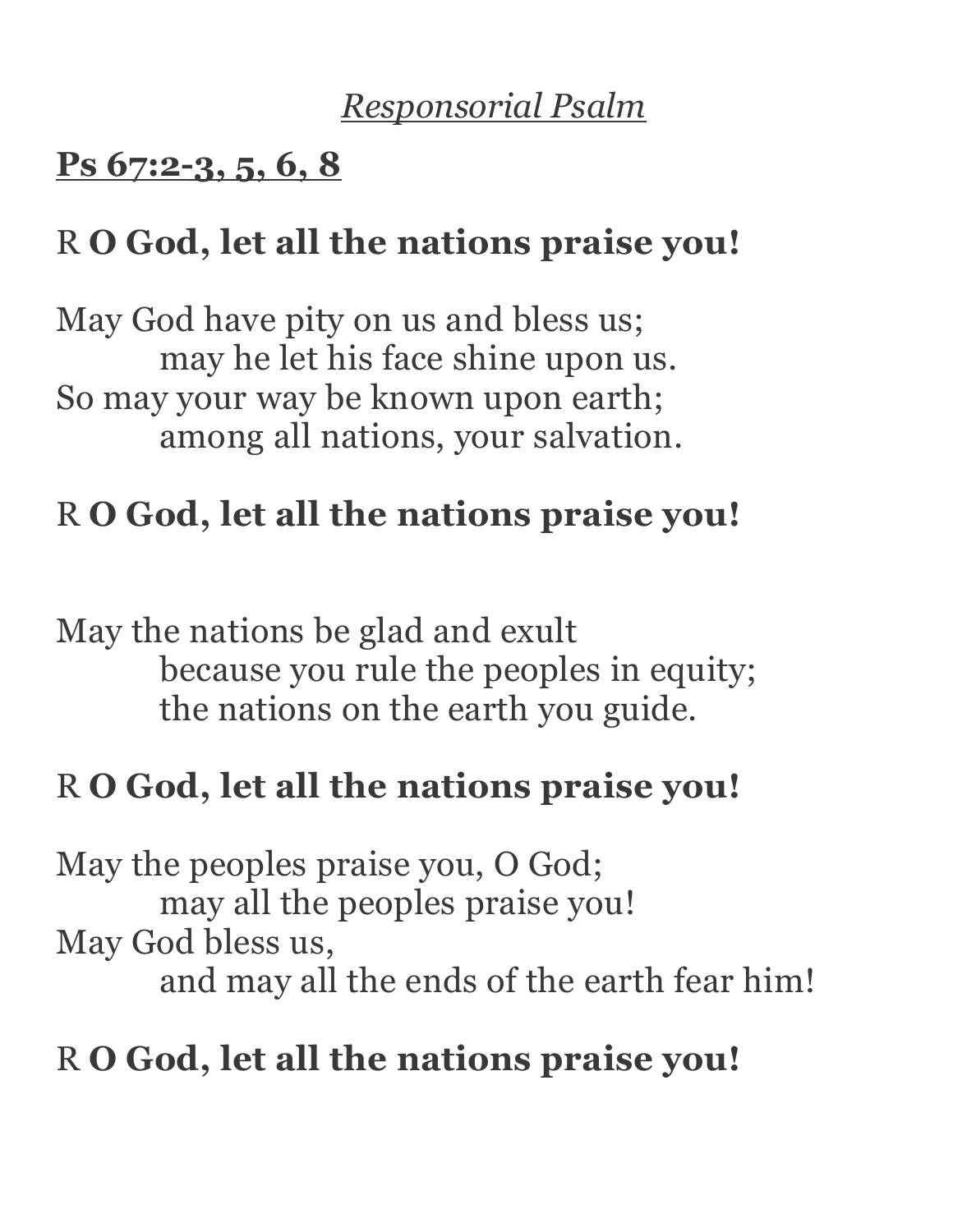# *Reading II*

### **Rev [21:10-14,](https://bible.usccb.org/bible/revelation/21?10) 22-23**

The angel took me in spirit to a great, high mountain and showed me the holy city Jerusalem coming down out of heaven from God. It gleamed with the splendor of God. Its radiance was like that of a precious stone, like jasper, clear as crystal. It had a massive, high wall, with twelve gates where twelve angels were stationed and on which names were inscribed, the names of the twelve tribes of the Israelites. There were three gates facing east, three north, three south, and three west. The wall of the city had twelve courses of stones as its foundation, on which were inscribed the twelve names of the twelve apostles of the Lamb. I saw no temple in the city for its temple is the Lord God almighty and the Lamb. The city had no need of sun or moon to shine on it,

for the glory of God gave it light,

and its lamp was the Lamb.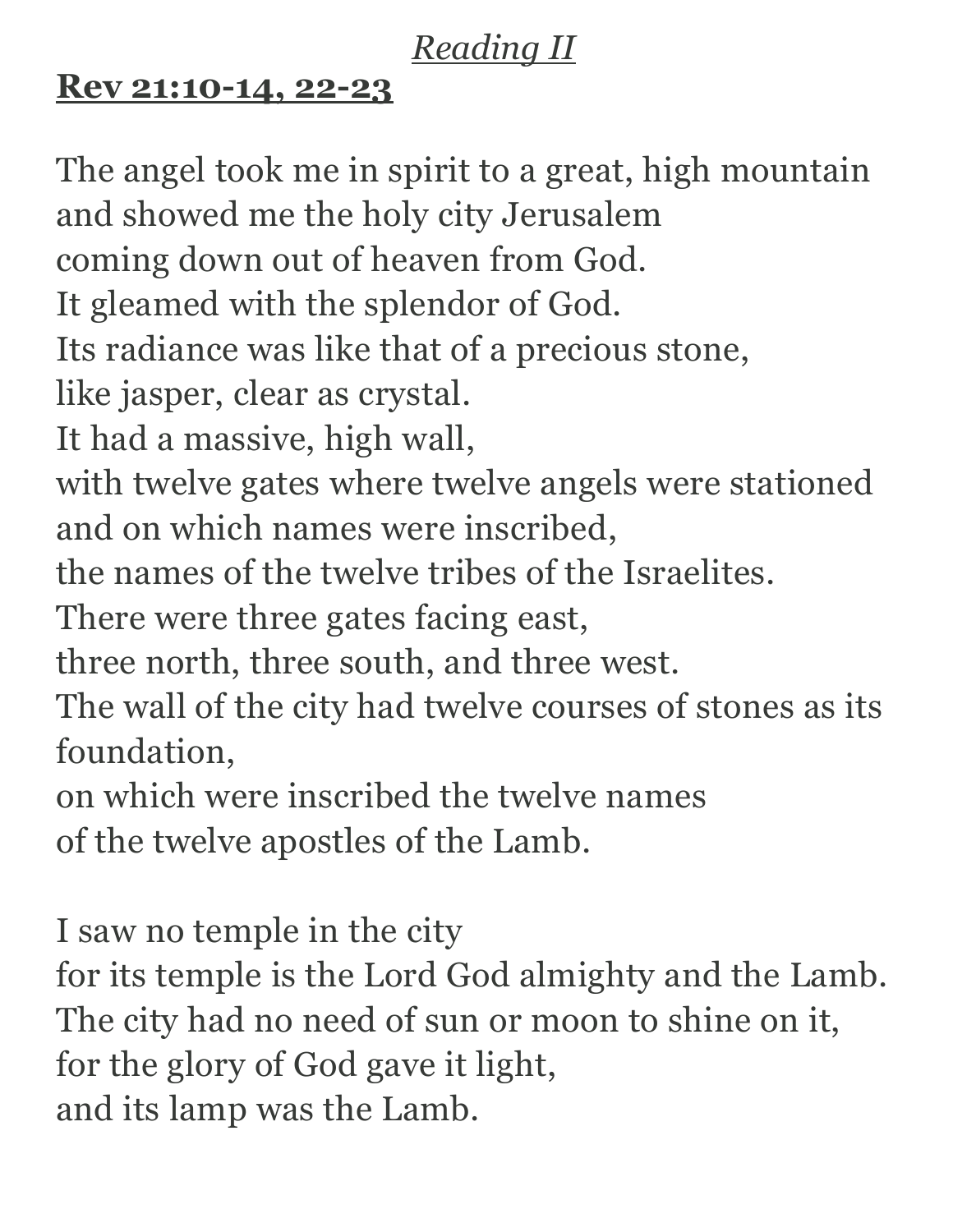# R. **Alleluia, alleluia, alleluia.**

Whoever loves me will keep my word, says the Lord, and my Father will love him and we will come to him.

# *Gospel*

### **Jn [14:23-29](https://bible.usccb.org/bible/john/14?23)**

Jesus said to his disciples: "Whoever loves me will keep my word, and my Father will love him, and we will come to him and make our dwelling with him. Whoever does not love me does not keep my words; yet the word you hear is not mine but that of the Father who sent me.

"I have told you this while I am with you. The Advocate, the Holy Spirit, whom the Father will send in my name, will teach you everything and remind you of all that I told you. Peace I leave with you; my peace I give to you. Not as the world gives do I give it to you. Do not let your hearts be troubled or afraid. You heard me tell you, 'I am going away and I will come back to you.' If you loved me, you would rejoice that I am going to the Father; for the Father is greater than I. And now I have told you this before it happens, so that when it happens you may believe."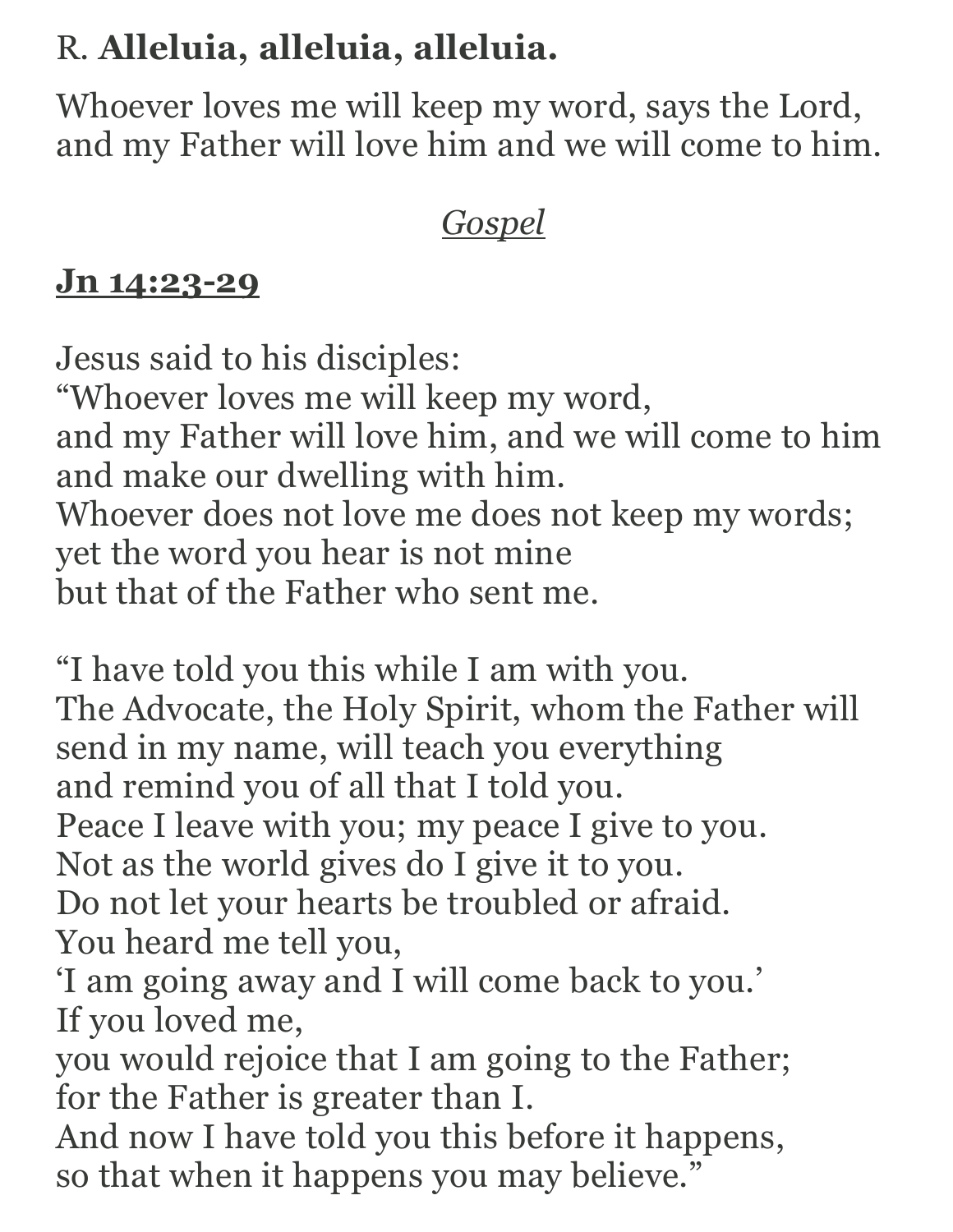**NOW IS THE TIME** 

Tom Kendzia



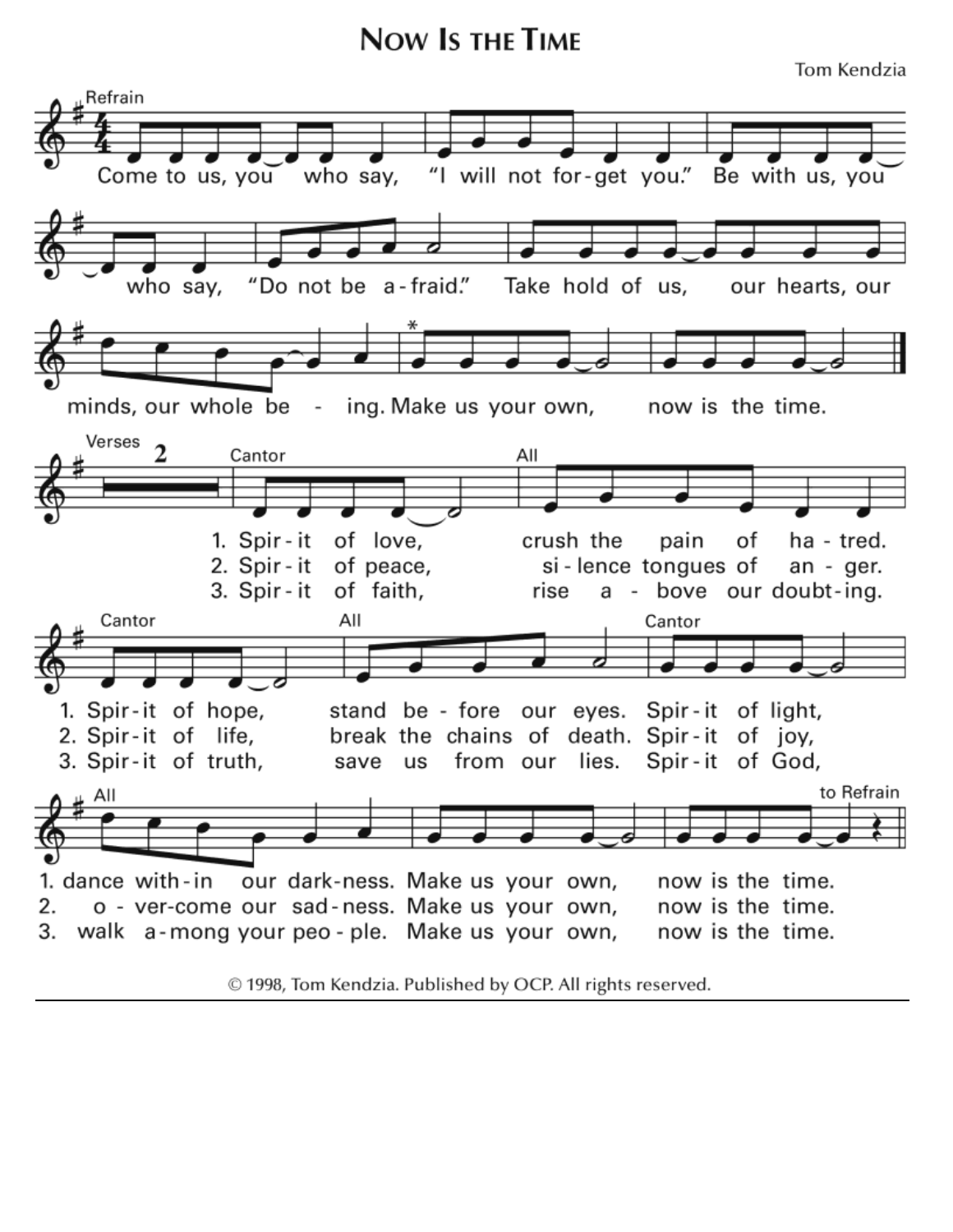#### **SPIRIT AND GRACE**

Ricky Manalo, CSP



© 2006, Ricky Manalo, CSP. Published by OCP. All rights reserved.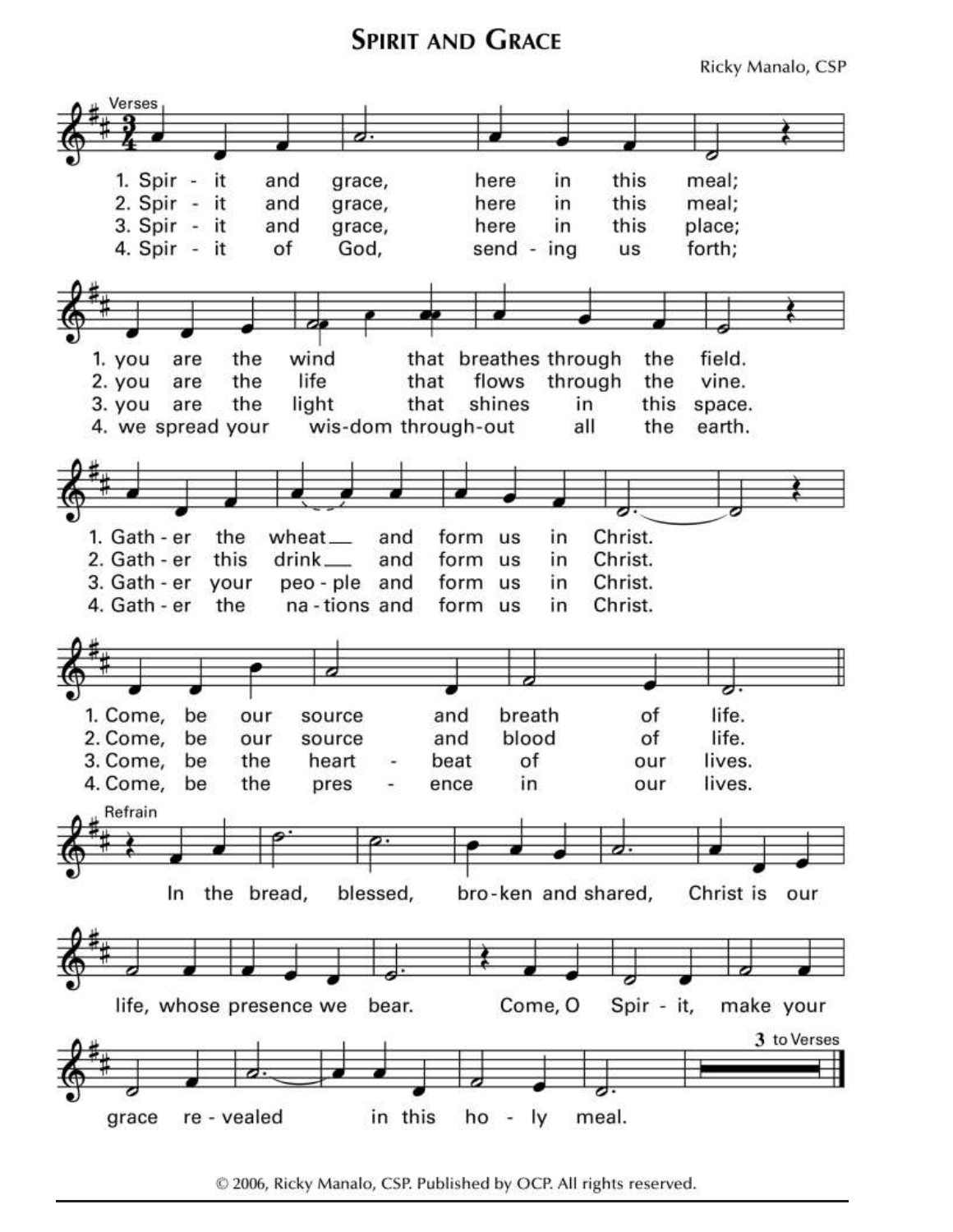**HOLY SPIRIT, COME NOW** 

Jesse Manibusan



© 2006, Jesse Manibusan. Published by Spirit & Song, a division of OCP. All rights reserved.